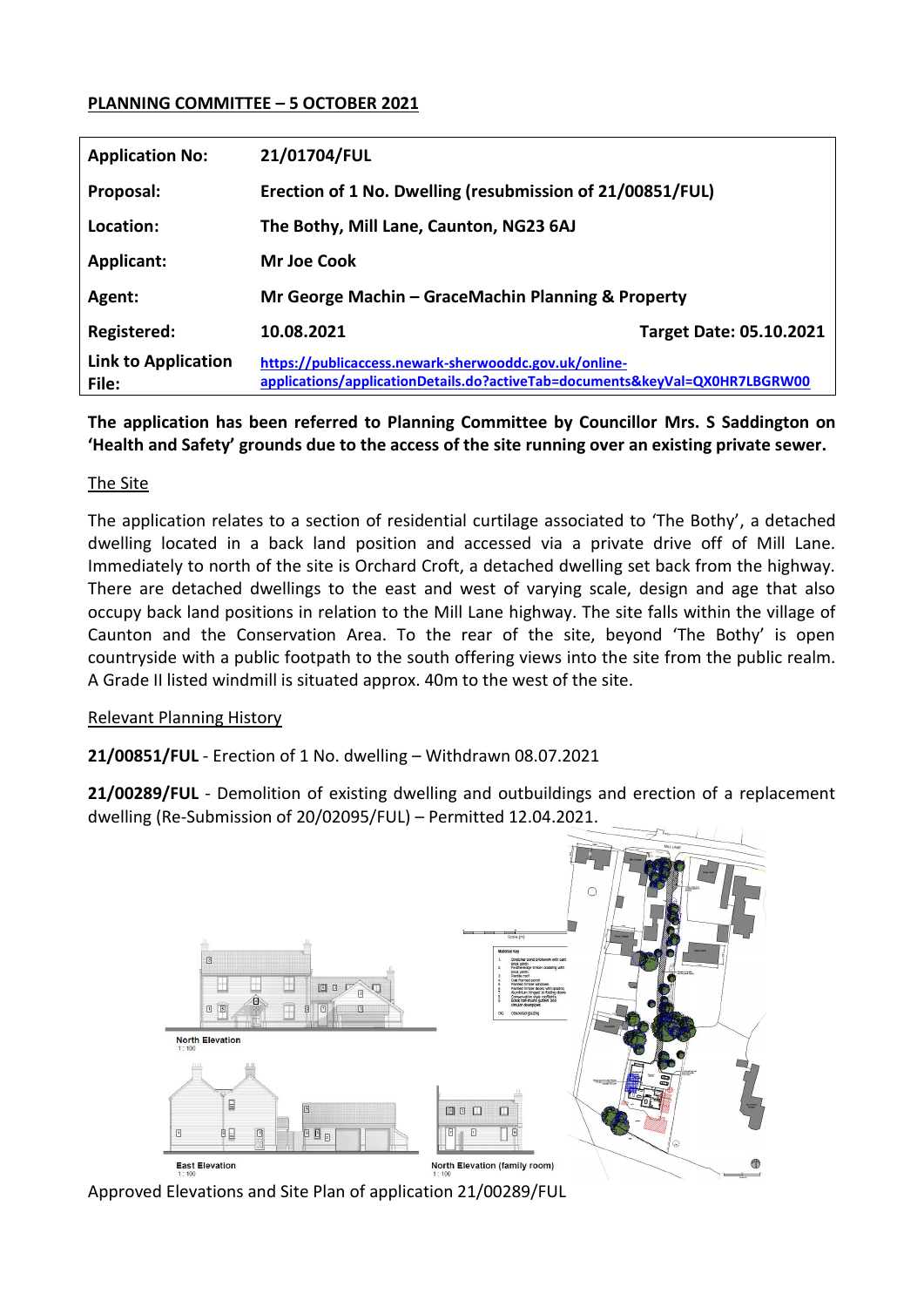**20/02095/FUL** - Demolition of existing dwelling and outbuildings and erection of a replacement dwelling – Withdrawn

**20/00583/FUL** - Householder application for detached double garage with log store and office – Granted Permission

# The Proposal

The proposal seeks planning permission for the erection of a 3 bedroom detached dwelling. The proposed dwelling would have an L-shape layout and consist of both single storey and two storey design. Access would come via the existing private drive off Mill Lane which also serves The Bothy, however this is shown to be amended in layout with a widened access and spaces within the site for parking and turning.

The proposed dwelling would measure approximately 12m in width at the widest point and run for a total length of 23.5m including the attached car port. The roof design would be dual pitched with a maximum ridge height of 5.9m along the two storey section. The external finish would be red brickwork on the elevations and red clay pantiles on the roof.

An amended parking layout has been received showing an extended driveway with 3 parking spaces and a single parking space within the proposed carport. The dwelling would be positioned approx. 2m from the boundary with Rose Cottage to the NW. There would be an area of grass between the new dwelling and the dwelling to the north and the new replacement dwelling to the south.

*For the avoidance of doubt, owing to ownership queries an amended site location plan has been submitted clarifying the extent of land within the applicant's ownership as per Title Deed plans.* 

# Plans/Documents Deposited

- $\bullet$  Site Location Plan Ref. 1954.001 (deposited 15.09.2021)
- Existing Site Plan Ref. 1954-050
- Proposed Site Plan Ref. BMLC 2021 BP2 (deposited 20.09.2021)
- Elevations as Proposed Ref. BMLC 2021 E1
- Floor Plans and Proposed Ref. BMLC 2021 P1
- Proposed Delivery Vehicle Swept Path Analysis for internal site turning head Ref. MA11480 600
- Drainage Strategy Ref. 3080/02 P1
- Planning, design and Access Statement
- Arboricultural Report and Impact Assessment Ref. AWA3741, Dated: April 2021

# Departure/Public Advertisement Procedure

Letters have been sent to 15 neighbouring residents. A site notice has also been displayed at the entrance to the site and a notice has been printed in the local press.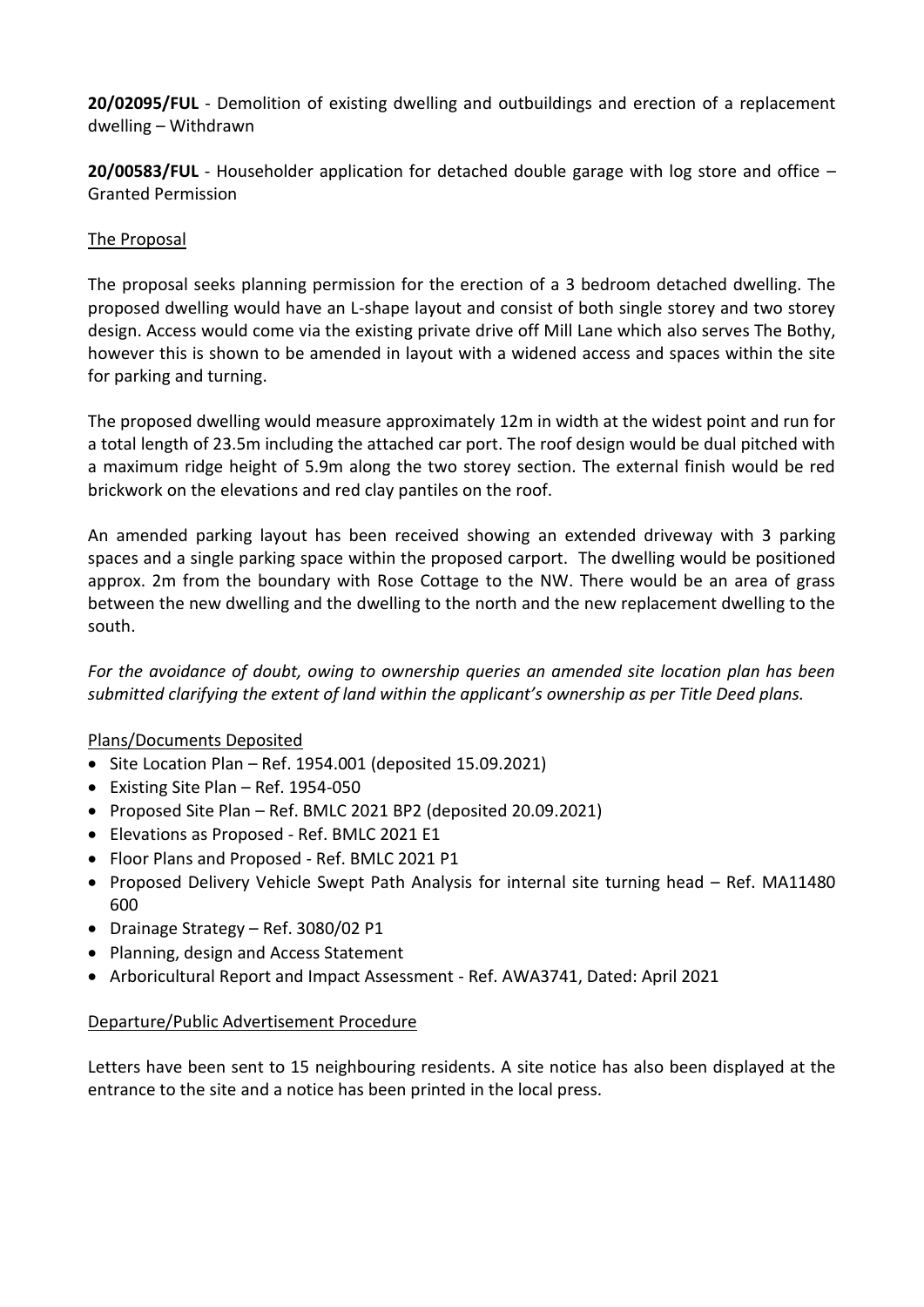## **Planning Policy Framework**

## **The Development Plan**

*Newark and Sherwood Amended Core Strategy DPD (adopted March 2019)* Spatial Policy 1 - Settlement Hierarchy Spatial Policy 2 - Spatial Distribution of Growth Spatial Policy 3 – Rural Areas Spatial Policy 7 - Sustainable Transport Core Policy 3 – Housing Mix, Type and Density Core Policy 9 -Sustainable Design Core Policy 12 – Biodiversity and Green Infrastructure Core Policy 13 – Landscape Character Core Policy 14 – Historic Environment *Allocations & Development Management DPD* DM5 – Design DM7 – Biodiversity and Green Infrastructure

- DM9 Protecting and Enhancing the Historic Environment
- DM12 Presumption in Favour of Sustainable Development

## **Other Material Planning Considerations**

National Planning Policy Framework (NPPF) (2021) Planning Practice Guidance The Planning (Listed Buildings and Conservation Areas) Act 1990 NSDC Parking and Design Standards SPD

## Consultations

NB: As the scheme has been amended to address consultee comments only the most relevant comments have been included below. Full comments can be found on the online planning file.

# **Caunton Parish Council** – No comment.

**NSDC Conservation Officer** – No objection - "Site Analysis: The site is located within the boundary of Caunton Conservation Area, which was designated in 1974. The area was designated due to its special architectural and historic interest. The boundary is drawn around the historic development of Caunton and its landscaping setting to the south. Close to the site is Caunton Windmill (LEN



1178722) which is Grade II listed. The windmill dates to the 19th century, identified in blue.

Mill Lane has many lanes running perpendicular, with many dwellings, cottages and buildings set away from the road. This follows the village's historic development form. The site is identified in the red outline. As well as the 19th century, development there has been some 20th century development.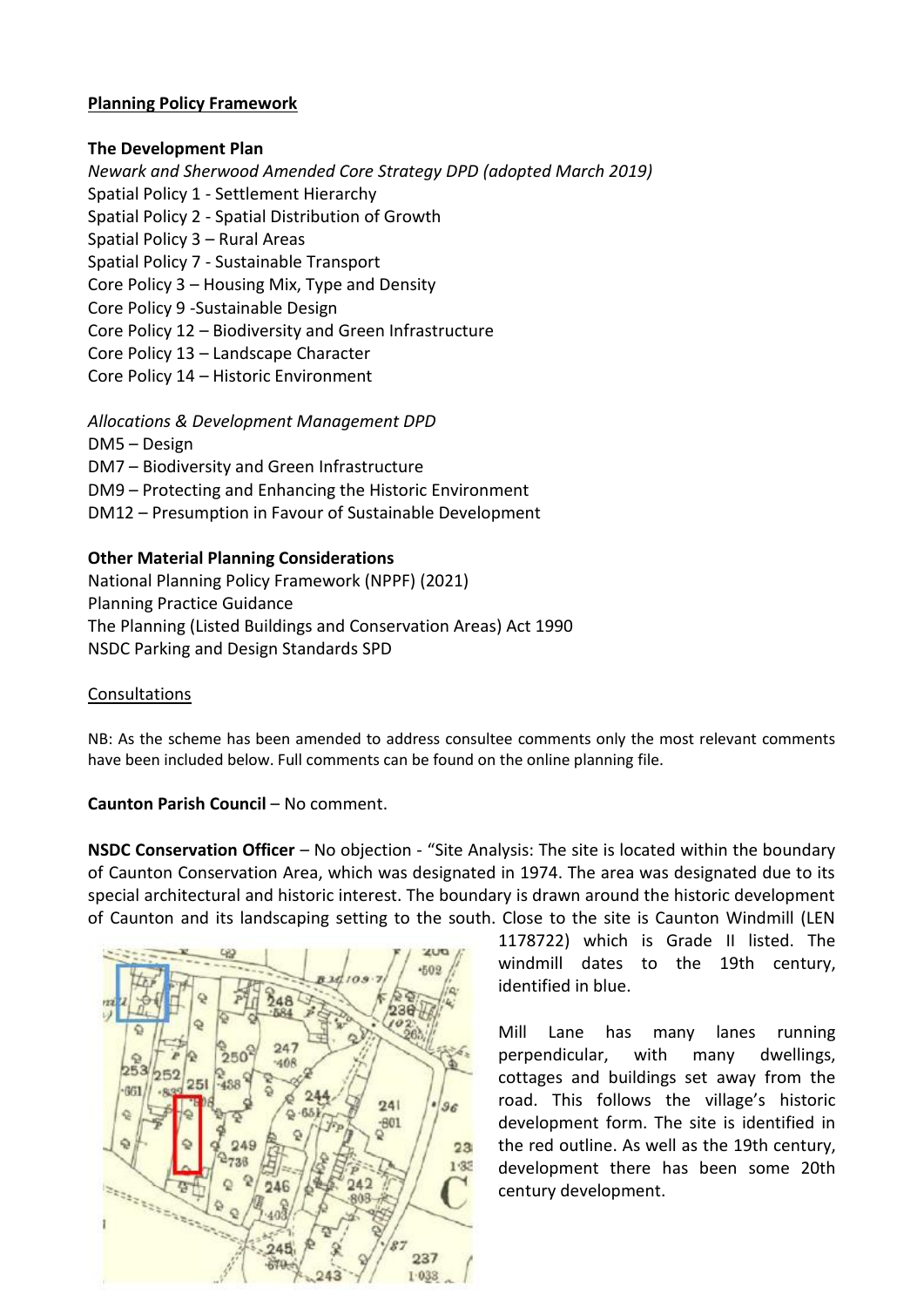## Assessment of Proposal

This application relates to the withdrawn application 21/00851/FUL. The conservation team had no concerns in relation to the proposed dwelling. However there were great concerns with the alteration to the access and turning head. This submission looks to address the access to the site. The width of the access has been reduced and this addresses conservations concerns. It is therefore considered the proposal will cause no harm to the character and appearance of the conservation area. The proposal therefore is in accordance with the objective of preservation required under section 72 of the Act. In addition the proposal follows the heritage objectives contained within the Council's LDF DPDs and section 16 of the NPPF."

*Relevant comments from the previously withdrawn application:* "The proposal is for a one and half storey dwelling designed to look like a barn conversion. The design of the building reflects something that traditionally may have been in this location. Although the site has not been previously developed the proposal follows the general pattern of development this area of Caunton. The scale of the proposed development and relation to existing development in the area is not considered the proposal will impact the listed Caunton Windmill. The success of the scheme is reliant on the detail of the scheme. I therefore recommend the following conditions which relate to trickle vents, windows/door heads/cills, external materials, roof lights and architectural features. It is considered that the proposal preserves the rural character of conservation area and setting of listed building and therefore reflects the objectives of preservation required under section 16 and 72 of the Act. In addition, the proposal follows the heritage objectives contained within the Council's LDF DPDs and section 16 of the NPPF."

**Tree Officer** – No objection subject to conditions - "Although the scheme has been slightly revised the submitted Arboricultural Method Statement refers to the previous layout and therefore does not take into account the further impact of the hard surfacing/footpath on north and west of the proposed dwelling or amended parking and turning area to the south. Recommend revisions are carried out to the AMS to reflect changes." Conditions suggested relate to an arboricultural method statement and a scheme for protection of the retained trees/hedgerows, prohibited activities and a replacement planting scheme.

**NCC Highways** – No objection subject to conditions - the number of parking spaces has been increased to 3 and the width of the access has been set at 5m for 7.5m back from the end of the carriageway which has been agreed following negotiations.

- Condition 1: that the access as indicated on the drawing is provided prior to occupation
- Condition 2: that the parking and turning areas are provided and kept solely for the parking and turning of vehicles for the lifetime of the development

**Environmental Health –** "You should be aware that the driveway where it curves will run over a private sewer which takes septic overflow waste from a significant number of properties on Mill Lane and so the construction of the driveway must be compliant with current building regulations and not impede in any way the flow of the sewer."

**The Environment agency** – No objection - "The site lies fully within flood zone 1 and therefore we have no fluvial flood risk concerns associated with the site. There are no other environmental constraints associated with the site. However as previously indicated on our response to 21/00851/FUL the applicant will need to consider how they dispose of foul sewage. As such please refer the applicant to the below advisory note […]"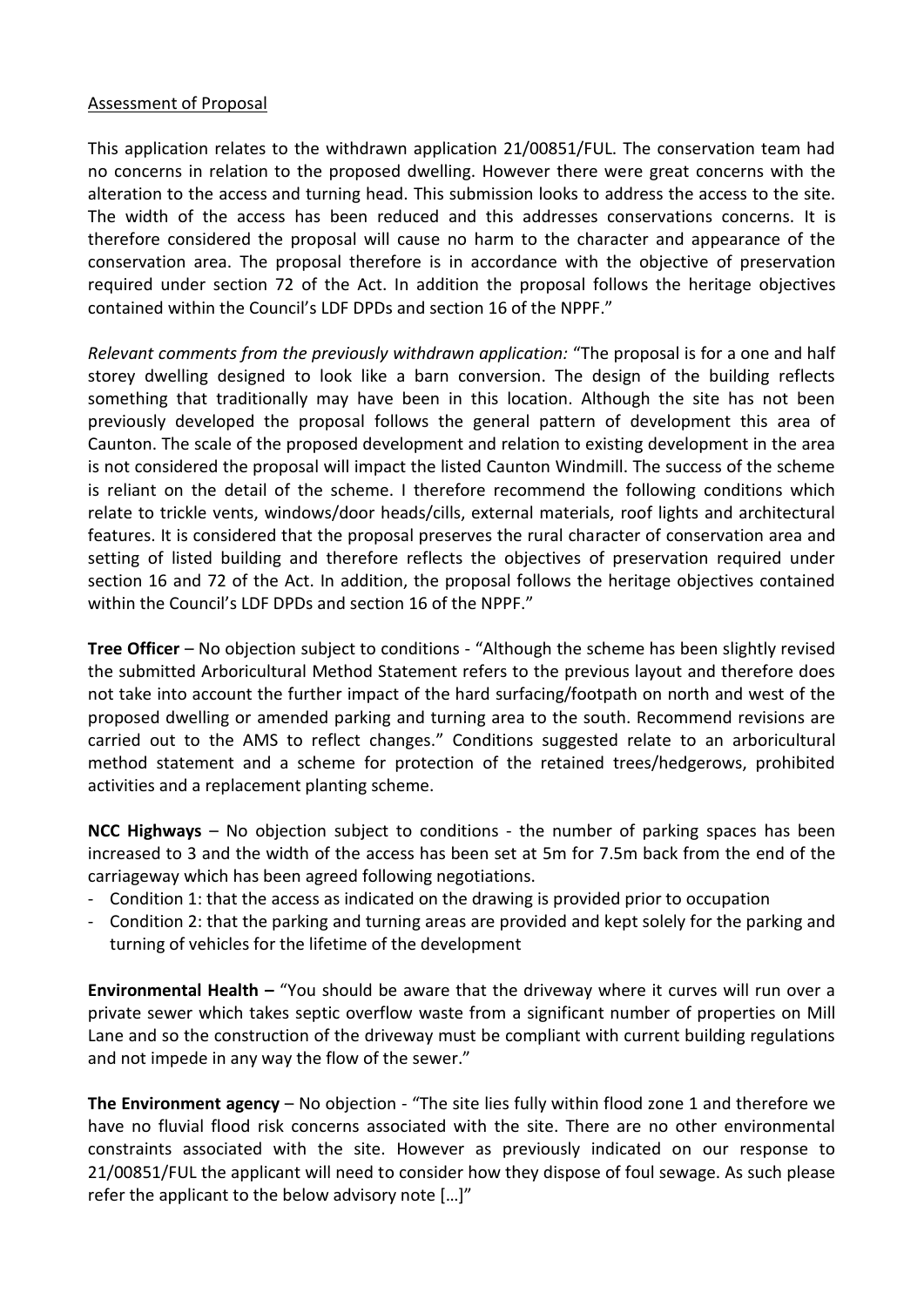Comments have been received from **4** interested parties that can be summarised as follows:

- Flood risk concerns: there are drainage gates on the right hand side of the lane but these are insufficient to cope with the volumes of water when heavy or prolonged rainfall occurs. Development should be directed to areas that are not at risk from flooding.
- Drainage: Gates Garth has a steep incline from Mill Lane the proposed drawings now show rainwater and foul and sewerage waste discharging into the small existing drainage pipe which already takes rainwater and foul and sewerage waste from several properties. The proposed system for rainwater is a cellular storage system which will have little or no impact on rainwater volumes. As this part of Caunton is on a clay bed this storage system would soon fill up and run off would be as normal.
- Concerns that this dwelling will be in addition to the replacement dwelling recently approved at the south of this site.
- Concerns that the existing sewerage pipe will be damaged due to hard surfacing over its length.
- The increased driveway will increase noise disturbance to surrounding properties.
- The turning area will result in light nuisance to surrounding properties
- The widening and removal of the existing kerb will cause problems for drivers and pedestrians as Mill Lane is narrow and cars will wait along the dropped kerb to allow vehicles to pass.
- The previous planning permission granted on the Bothy site replaces a bungalow of little architectural value with another dwelling. Though overly large, it is a replacement, one dwelling for another. It was considered on its own and not as part of a bigger development plan on this site.
- This is a conservation area because it is rurally attractive and historically important adding another dwelling will spoil the attractive leafy character of the area.
- The development proposed would be cramped, with a higher ridge than surrounding properties which would have a negative visual impact.
- Concerns over increased traffic on Mill Lane and parking congestion.
- Impact on the drainage running through the site resulting in flood sewerage issues.
- Over development of the site
- Further loss of trees
- The village is an unsustainable village with very little amenities.
- The proposed dwelling would result in an imposing structure along the full length of the neighbouring dwelling
- Harm to heritage assets and no public benefits to the scheme to offset them
- No precedent for backland development in open spaces in the conservation area.
- Confusion over ownership on land north of Orchard Croft.
- Concerns raised over the piecemeal approach to submitting planning applications and development the entire site.

## **Comments of the Business Manager**

## *Principle of Development*

The Council's Core Strategy sets out the settlement hierarchy which will help deliver sustainable growth and development in the District. The intentions of this hierarchy are to direct new residential development to the Sub-regional Centre, Service Centres and Principal Villages, which are well served in terms of infrastructure and services. Spatial Policy 1 (Settlement Hierarchy) of the Council's Core Strategy sets out the settlements where the Council will focus growth throughout the District. Applications for new development beyond Principal Villages as specified within Spatial Policy 2 will be considered against the 5 criteria contained within Spatial Policy 3 (SP3). Caunton is considered to be an 'Other Village' in the settlement hierarchy and I consider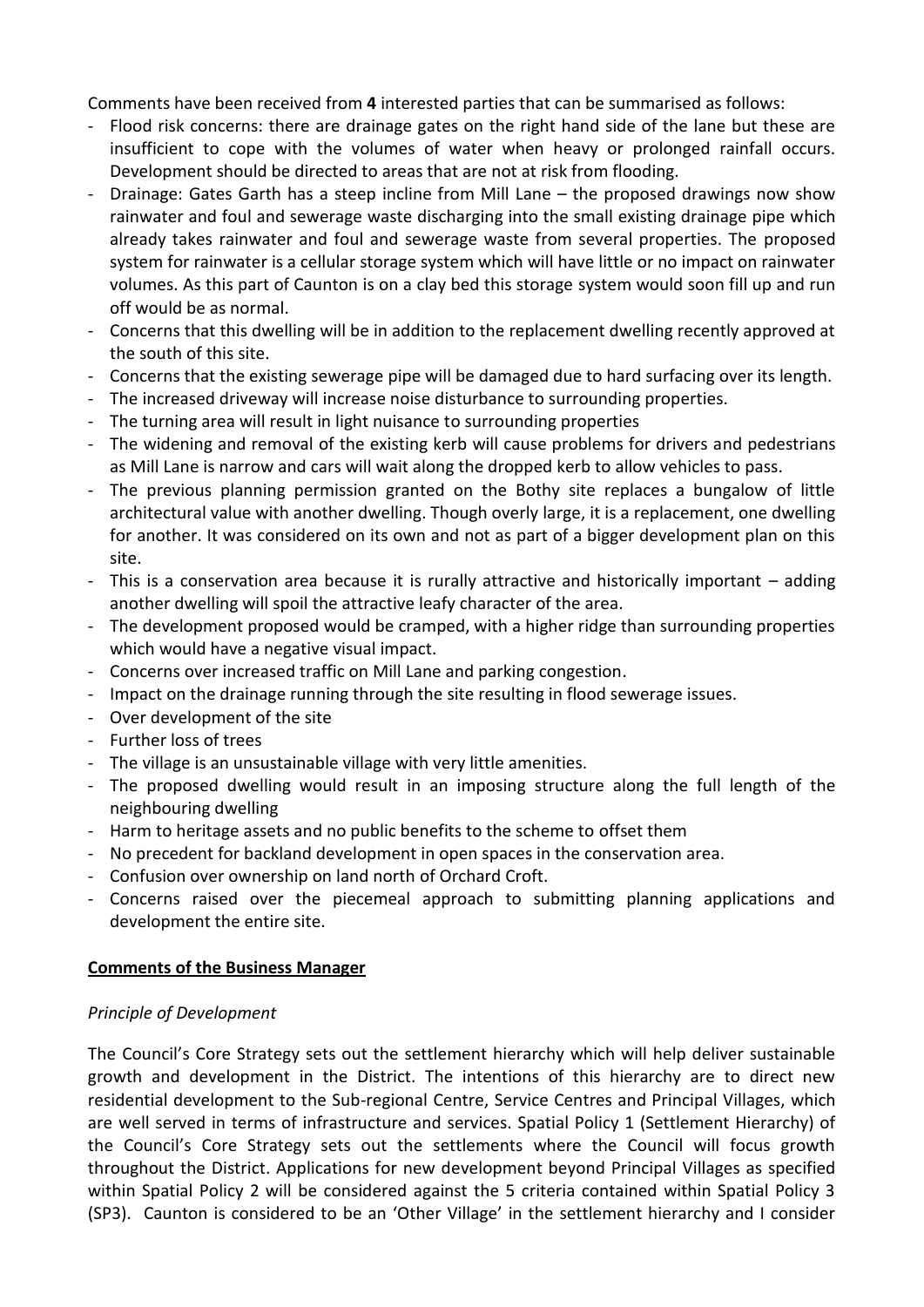the site to be 'within the village' for the purposes of this policy and as such, policy SP3 is applicable. SP3 requires proposals to be assessed against five criteria: location, scale, need, impact and character:

*Location* - SP3 requires that in terms of location *'new development should be in villages, which have sustainable access to Newark Urban Area, Service Centres or Principal Villages and have a range of local services themselves which address day to day needs. Local services include but are not limited to Post Office/shops, schools, public houses and village halls.'* I consider the site is located within the village of Caunton which benefits from a church (St Andrew's Church), a primary school (Dean Hole C of E), two public house (Caunton Beck and Plough Inn Caunton) and a shop (Caunton County Supplies). There is also a bus service to Newark Town Centre which provides further services as well as easy vehicular access to the A1. As such the location of the site would be considered to be in accordance with SP3.

*Scale* - The scale criterion relates to both the amount of development and its physical characteristics, the latter of which is discussed further in the Character section of the appraisal. I note the proposal is for one new dwelling which would be small scale and, notwithstanding comments received from local residents, I consider it unlikely to significantly affect local infrastructure. The proposal would therefore be considered appropriate for this settlement and meets the scale criteria of SP3.

*Need* - The wording of the 2019 Core Strategy requires new housing to demonstrate that it would help to support community facilities and local services. Given the facilities within Caunton itself, I am satisfied that the occupiers of the proposed dwelling would have sufficient opportunity to support and help sustain the longevity of the existing local services in the area and therefore the application would comply with this criterion of SP3.

*Impact* - In some respects, the impact criterion lends itself to discussion in the context of other material consideration such as the impact on the highways network and neighbouring amenity (which are discussed in further detail below but in short have been found to be acceptable). However, in respect of local infrastructure, I am satisfied that one new dwelling could be accommodated within existing infrastructure without causing a detrimental impact. Therefore subject to the more detailed highways and neighbouring amenity appraisals below the proposal could also satisfy this criteria of SP3.

The wider impact of the development on the character of the area will be discussed in further detail in the following section of this appraisal. However, it is concluded that the development would not result in any adverse impact on the character of the area. Therefore, having considered the five criteria of SP3, I consider the proposed development would be acceptable in principle in accordance with SP3 subject to considering the more site specific impacts as set out below.

## *Impact upon Character of Area and Heritage Matters*

SP3 requires the scale of new development to be appropriate to the proposed location and the character of new development to be in keeping with the character of the location or its landscape setting. CP9 states that new development proposals should demonstrate a high standard of sustainable design that both protects the natural environment and contributes to and sustains the rich local distinctiveness of the District. Policy DM5 of the DPD states that new development should respect the rich local distinctiveness of the District's landscape and character of built form and this should be reflected in the scale, form, mass, layout, design, materials and detailing of proposals for new development.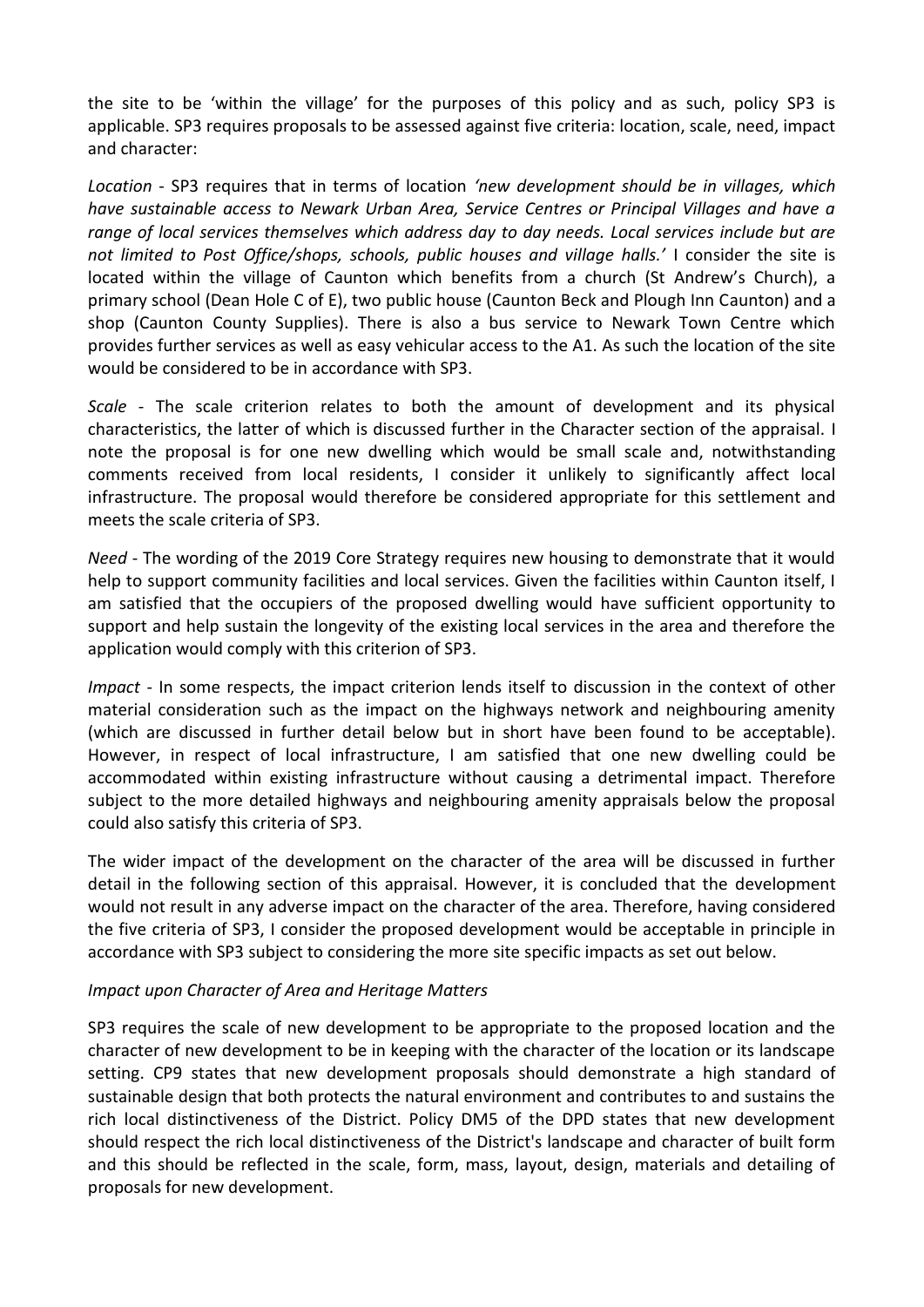The site lies within the Conservation Area and to the NW of the site is the Grade II listed Caunton Mill, as such the relationship with this designated heritage asset it an important consideration. Section 66 of the Planning (Listed Buildings and Conservation Areas) Act 1990 (the 'Act') requires the Local Planning Authority (LPA) to pay special regard to the desirability of preserving listed buildings, their setting and any architectural features that they possess. In this context, the objective of preservation is to cause no harm, and is a matter of paramount concern in the planning process.

Policies CP14 and DM9 of the Council's LDF DPDs, amongst other things, seek to protect the historic environment and ensure that heritage assets are managed in a way that best sustains their significance. The importance of considering the impact of new development on the significance of designated heritage assets, furthermore, is expressed in section 16 of the National Planning Policy Framework (NPPF). Paragraph 206 of the NPPF, for example, advises that the significance of designated heritage assets can be harmed or lost through alterations or development within their setting. Such harm or loss to significance requires clear and convincing justification. The NPPF also makes it clear that protecting and enhancing the historic environment is sustainable development (paragraph 8.c).

I note the new dwelling would be sat behind an existing property that fronts on to Mill Lane, between it and the replacement dwelling that has recently been approved to the rear of the site. The dwelling has been designed with an L-shape and would be constructed out of traditional materials. I note the comments from the conservation officer and concur with the view that the location and position of the proposed development, while within a backland position, would follow the general pattern of development within this section of Caunton. Furthermore, it is considered that the modest height dimensions and use of traditional materials and detailing give the appearance of a traditional outbuilding which would have been found within this area.

The proximity to the listed windmill is noted, however given the level of separation and presence of intervening properties, I am satisfied that the proposal would not result in any adverse impact on the setting of the listed building.

As such, I agree with the overall conclusion made by the conservation officer, in that the proposal would preserve the rural character of the conservation area and setting of the nearby listed building subject to conditions which have been suggested by the CO and are considered appropriate and proportionate to attach to any grant of planning permission. I therefore consider the proposal would accord with the requirements of policies SP3, CP9 and DM5 in this respect. I also consider a scheme to comply with the objective of preservation set out under Sections 66 and 72, part II of the 1990 Listed Building and Conservation Areas Act, as well as the heritage policies and advice contained within the Council's LDF DPDs and section 16 of the NPPF.

## *Impact upon Residential Amenity*

Policy DM5 of the DPD states that development should have regard to its impact upon the amenity of surrounding land uses and neighbouring development to ensure that the amenities of neighbours and land users are not detrimentally impacted. The NPPF seeks to secure high quality design and a high standard of amenity for all existing and future occupants of land and buildings.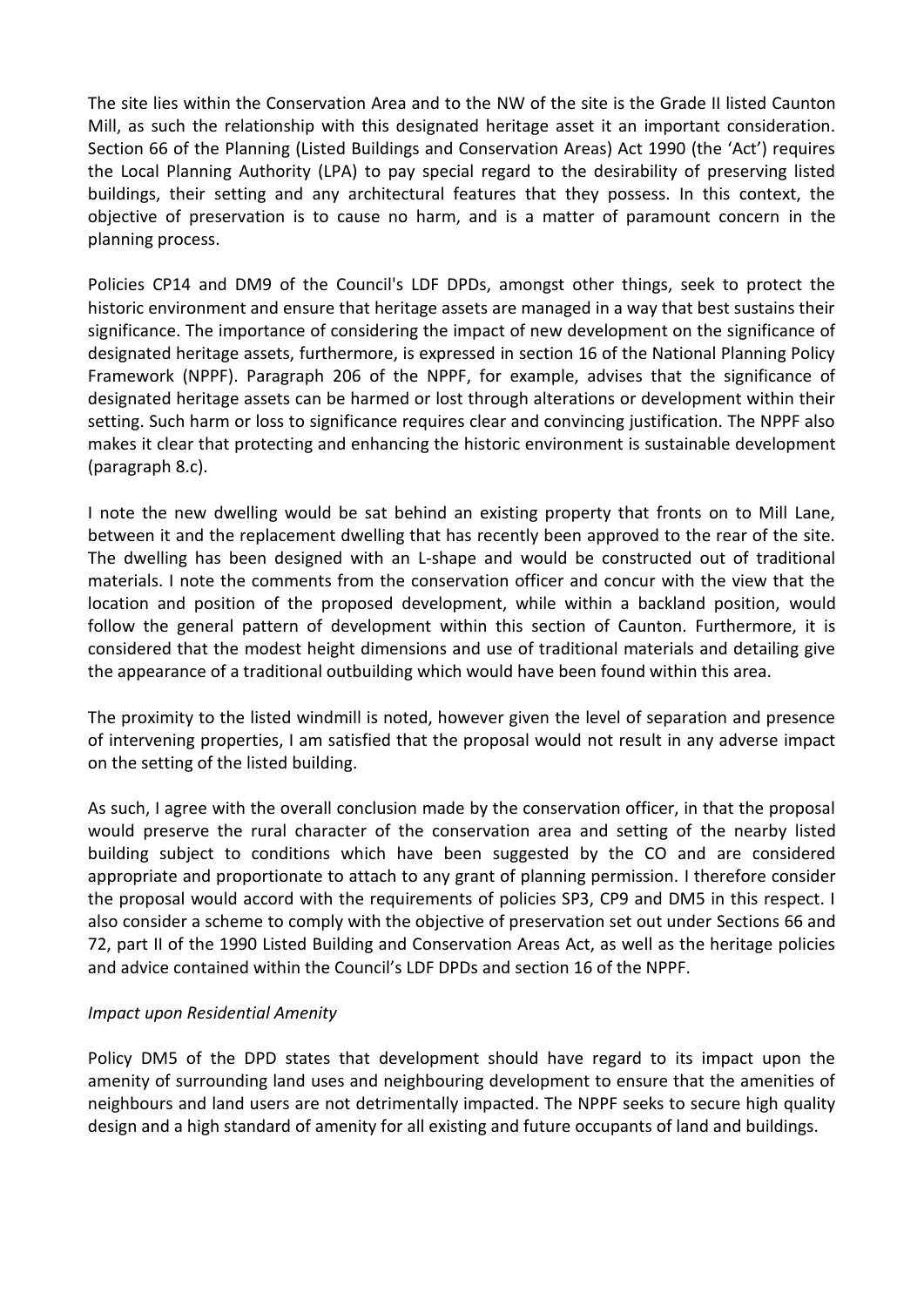I am mindful of the relationship with the closest neighbouring properties, in particular Rose Cottage to the north-west of the application due to the close proximity to the shared boundary with this property. The proposed dwelling would be sited approx. 2m from the shared boundary. When considering the relative positioning, relationship and the modest height dimensions of the proposed dwelling, which range between 4.65 and 5.9m, I am satisfied that the proposal would not result in any material overbearing or overshadowing impact on neighbouring amenity which would warrant the refusal of planning permission. Similarly, given separation distances I do not consider there would be any adverse overlooking, overbearing or overshadowing impact on the property directly to the north, north-east, the replacement dwelling to the south or the property directly to the west, particularly given the design of the new dwelling, window to window relationships and the positioning of the dwelling relative to neighbouring properties private amenity spaces. The roof lights proposed on the west elevation are noted, however as these would be set at 1.8m above finish floor level, it is considered that there would be no material overlooking impact on the property to the west.

Nevertheless, acknowledging the close relationship between the proposed dwelling, the site boundaries and the positioning of neighbouring properties I do consider it reasonable to restrict the properties permitted development rights to restrict the installation of further windows/roof additions and extensions to ensure no unacceptable overlooking relationship could be introduced.

Noting the comments from local residents I am mindful that the private driveway is shown close to the boundary with Gates Garth to the north-east. However, whilst the proposal would see an intensification of the use of this driveway, as the driveway already serves an existing dwelling with vehicles already travelling along the driveway, it is considered that the slight change in layout from existing and an addition of one additional dwelling being served by this driveway would not give rise to such impact by virtue of noise and light disturbance to result in a material impact on neighbouring amenity.

I am also satisfied that there is a sufficient level of separation to the other neighbouring properties surrounding the site, to the proposed dwelling for the proposal to not result in any material impact on neighbouring amenity and that a sufficient level of external amenity space would be provided for the new dwelling (subject to restricting permitted development rights for the erection of outbuildings within the curtilage of the dwellinghouse). As such, the proposal is considered to be acceptable in this respect, in accordance with Policy DM5 and the guidance in the NPPF.

## *Impact upon the Highway*

Spatial Policy 7 of the Core Strategy seeks to ensure that vehicular traffic generated does not create parking or traffic problems and Policy DM5 of the DPD requires the provision of safe access to new development and appropriate parking provision.

An existing access point currently serves the site and the property known as The Bothy (to the south). The submitted amended layout plan shows 3 off street parking spaces to serve the proposed dwelling (which includes the undercover carport) which accords with NSDC Parking Standards and Design SPD. I am satisfied that the proposal would include an adequate level of off street parking amenity to serve the proposed dwelling without relying upon on street parking along Mill Lane (noting the amended plans have taken on board advice from the Highways Authority) and that there would also be sufficient space to turn and manoeuvre within the application site. Initially concerns were raised by the Highway Authority about the design of the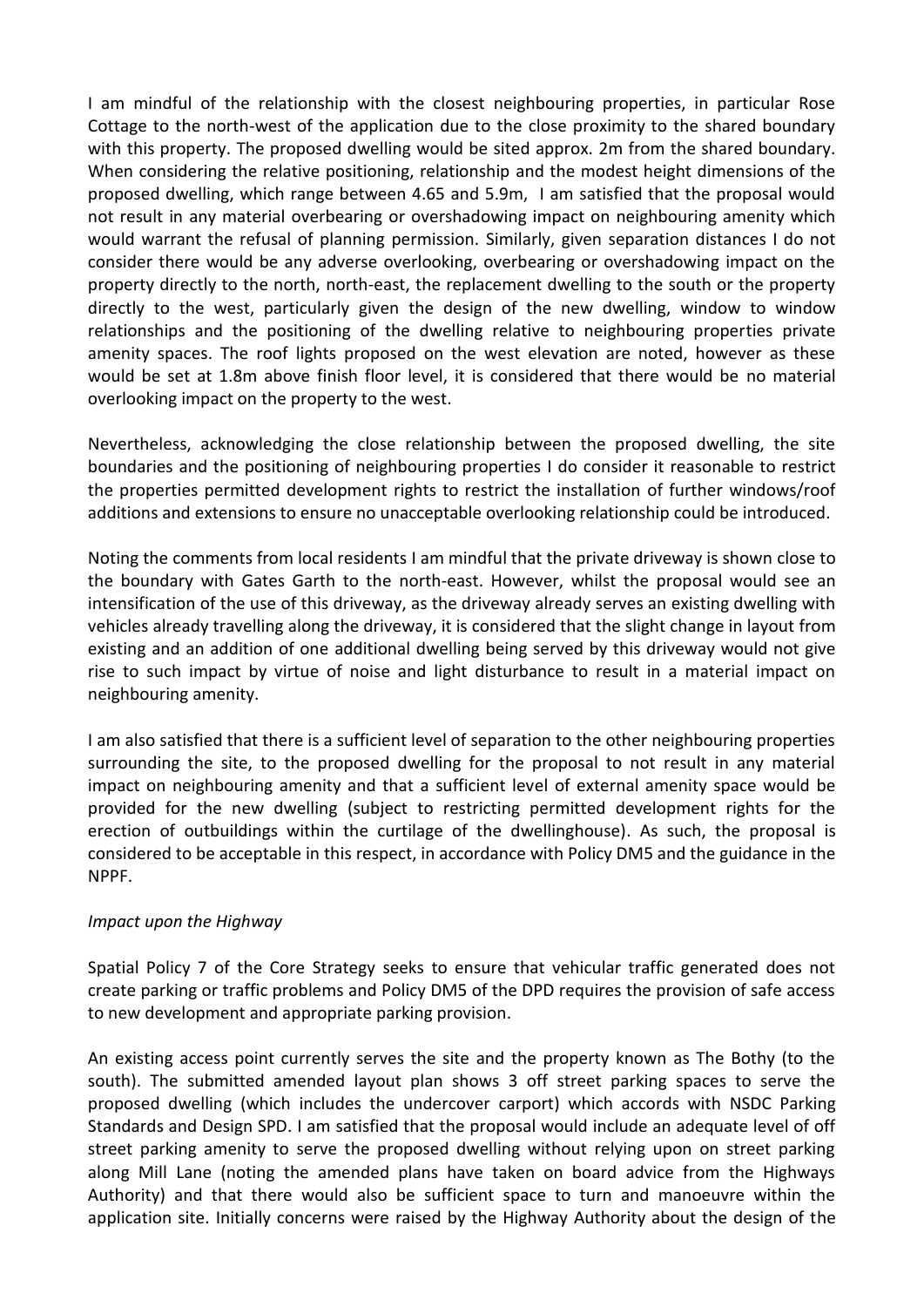access into the site however following negotiations and the submission of an amended layout plan the Highways Authority have confirmed their support for the scheme (subject to conditions). Whilst I note other comments have been made from interested parties raising concerns relating to highway safety I note that the Highways Authority do not raise any objection in this regard. I therefore consider the development would accord with Spatial Policy 7 and Policy DM5 in terms of highway safety considerations.

## *Impact on Trees*

Policy DM7 of the AMDDPD aims to protect, promote and enhance green infrastructure in line with Core Policy 12 of the Amended Core Strategy which seeks to conserve and enhance the biodiversity and geological diversity of the District.

A tree survey has been submitted in support of the proposal. From the submitted survey I note the trees shown for removal are T19 Blackthorn which is classified as low amenity value, T22 Elder which is classified as dead, T24 Apple with low amenity and G18 Hawthorn, Blackthorn and Elder with a moderate amenity value. While the loss of trees on site in order to accommodate the proposed development is regrettable, I am mindful that these trees have been assessed as being either, low amenity value or dead. I am also mindful that the hedge (G18) is a garden boundary hedgerow which could be removed without consent from the local planning authority. As such, this is outside of the control of this application.

In light of the above, it is considered that a condition which requires replacement planting would adequately mitigate the harm from the loss of the trees and also provide an opportunity to enhance the site though the provision of trees with a higher amenity value than those identified for removal. I also note the comments from the Tree Officer which raise no objection to the development subject to conditions relating to construction measures for tree protection.

I note comments from the tree officer were received on the previously withdrawn application in relation to the initial and repeat pruning works of Trees T17 and T3. However, I am of the view that the regular maintenance of these trees would not be an unreasonable burden for the future occupiers of the proposed dwelling and would also not be a justifiable reason for withholding planning permission.

In conclusion, with a suitably worded landscaping condition, I am of the view that the proposed development would not result in any adverse impact on the green infrastructure at the site. Furthermore, the provision of replacement planting with a high amenity value would enhance the sites biodiversity and geological diversity in accordance with the aims of Core Policy 12.

## *Drainage*

The concerns raised by local residents in relation to the drainage running through the site and the change in layout of the private drive are noted. So too are the concerns of the local ward member. For clarity, the existing driveway runs over a private sewer which takes septic overflow waste from a number of properties on Mill Lane and discharges into an open drain. Concerns from local residents relate to altering the access into the site over this private sewer and potential implications on its capacity. However, the relevant changes in this application are limited to the realignment of the access track and the addition of 1 dwelling. Noting there is already a dwelling (The Bothy) to the south of the site which utilises this existing access point which crosses the sewer, the impact of this application would be limited to minor hard surfacing changes and adding one additional dwelling to the site.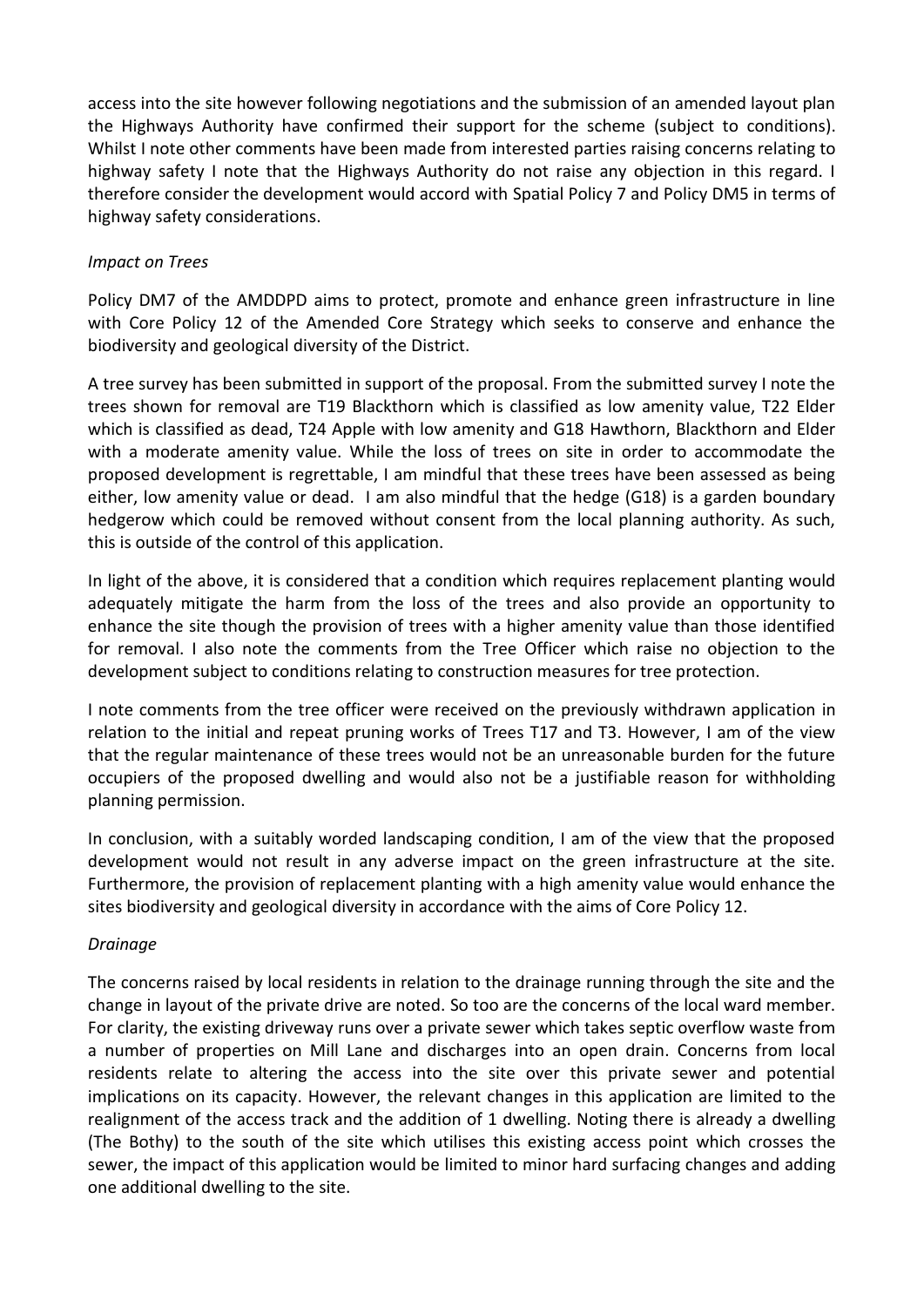Comments received from interested parties raise concerns about the existing capacity of the sewerage/foul water drainage in the area citing problems with overflow, smell and noise pollution and concerns that this proposal would further contribute to this issue. To this I would note that this proposal need only mitigate its own impact on the existing infrastructure (rather than alleviate existing issues). Comments from the Environment Agency and Environmental Health note the presence of the existing drain within the site and raise no objection to the proposal subject to the improved driveway being constructed in accordance with building regulations. It is considered that one additional dwelling could be accommodated at the site (in addition to the existing and approved replacement dwelling) without unduly compromising the existing drainage network. In any event, a drainage strategy can be controlled by condition to ensure an appropriate drainage strategy for the site.

I also note that the site lies within Flood Zone 1 and thus there is no requirement to assess the flood risk to the development or to apply the sequential test, despite comments received from neighbouring residents. A drainage plans has also been submitted with the application which details the drainage system that would be put in place to adequately deal with the demand of the new dwelling.

## *Other matters*

The concerns raised over the piecemeal approach to the submission of applications on different areas of the wider site owner by the applicant are noted. However, it is within the applicant's gift to submit stand-alone applications. Each application is considered on its own merits and takes into account the previously approved development which also have the potential to come forward within the same time frame.

## *CIL*

The site is located within the High Zone of the CIL charging schedule where the CIL rate is £70. The CIL charge on this application would be £11,533.82 (based on 116.8m<sup>2</sup> at GF and 45m<sup>2</sup> at FF).

## *Conclusion*

The principle of the proposed development is considered acceptable and the location sustainable in accordance with the requirements of SP3. The design of the proposed development would preserve the character and appearance of the Conservation Area in line with Section 72 of the Planning (Listed Buildings and Conservation Areas) Act 1990. It is also not considered that the dwelling would impact the setting of any nearby listed buildings in line with Section 66 of the Act. There have been no material adverse impacts identified in relation to neighbouring amenity, highway safety, and the green infrastructure at the site in accordance with the Development Plan and the NPPF which is a material consideration. There are also no other material considerations which indicate that the proposal should not be approved, I therefore recommend that planning permission is granted.

## **RECOMMENDATION**

**That full planning permission is approved subject to the following conditions;**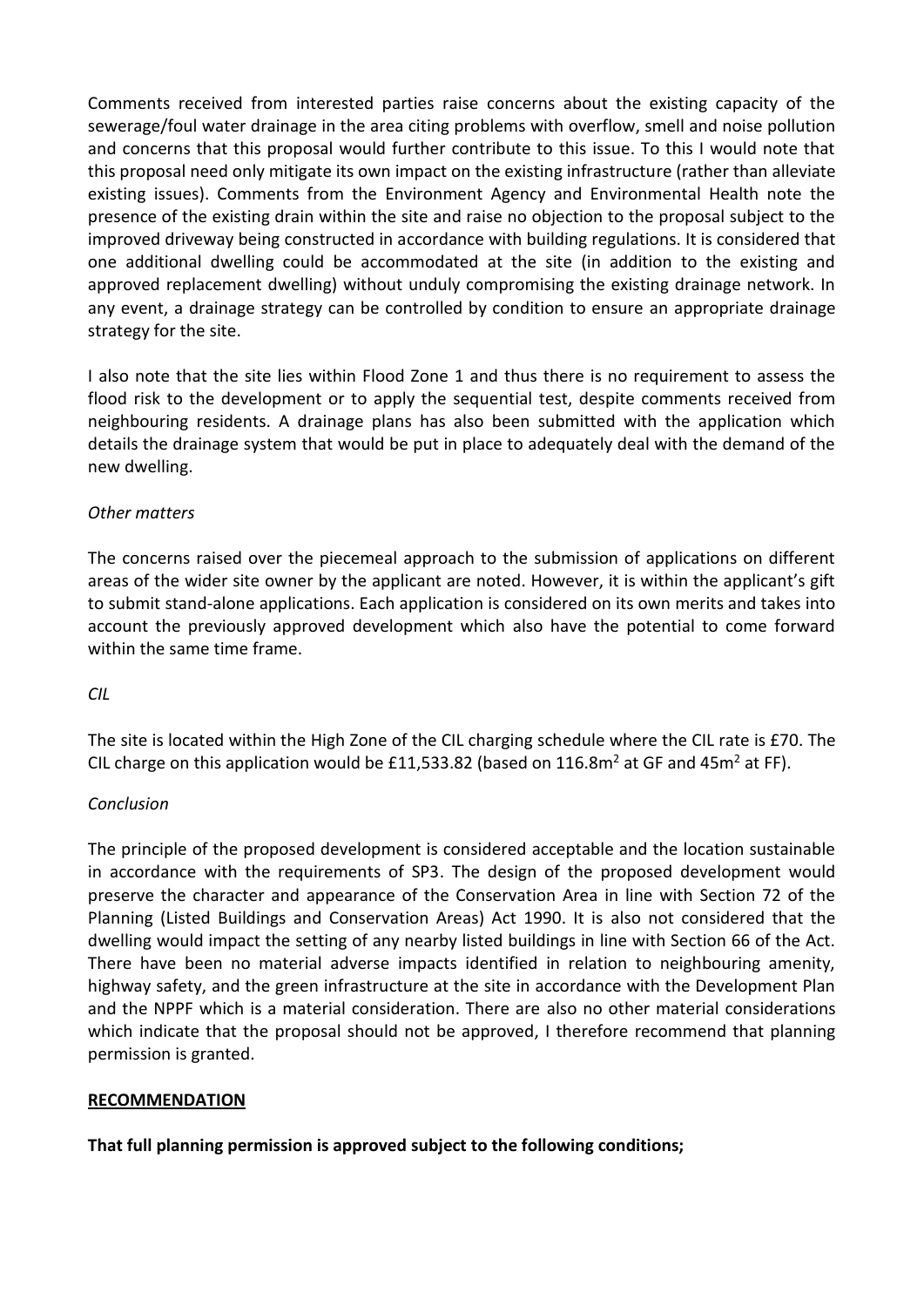# **Conditions**

01

The development hereby permitted shall not begin later than three years from the date of this permission.

Reason: To comply with the requirements of Section 51 of the Planning and Compulsory Purchase Act 2004.

# 02

The development hereby permitted shall not be carried out except in complete accordance with the following approved plan references:

- Amended Site Location Plan Ref. 1954-001 (deposited 15.09.2021)
- Proposed Site Plan Ref. BMLC/2021/BP2 (deposited 20.09.2021)
- Elevations as Proposed Ref. BMLC/202/E1
- Floor Plans and Proposed Ref. BMLC/2021/P1

Reason: So as to define this permission.

03

No development above damp proof course shall take place until manufacturers details (and samples upon request) of the following external materials (including colour/finish) have been submitted to and approved in writing by the Local Planning Authority:

- Bricks
- Roof Covering
- Windows and Doors

Development shall thereafter be carried out in accordance with the approved details.

Reason: In the interests of visual amenity.

04

No development shall be commenced in respect of the features identified below, until details of the design, specification, fixing and finish in the form of drawings and sections at a scale of not less than 1:10 have been submitted to and approved in writing by the Local Planning Authority. Development shall thereafter be undertaken and retained for the lifetime of the development in accordance with the approved details.

- External windows including roof windows, doors and their immediate surroundings, including details of glazing and glazing bars.
- Treatment of window and door heads and cills
- Verges and eaves
- Rainwater goods
- Extractor vents (if required)
- Flues (if required)
- Meter boxes
- Airbricks
- Soil and vent pipes (if required)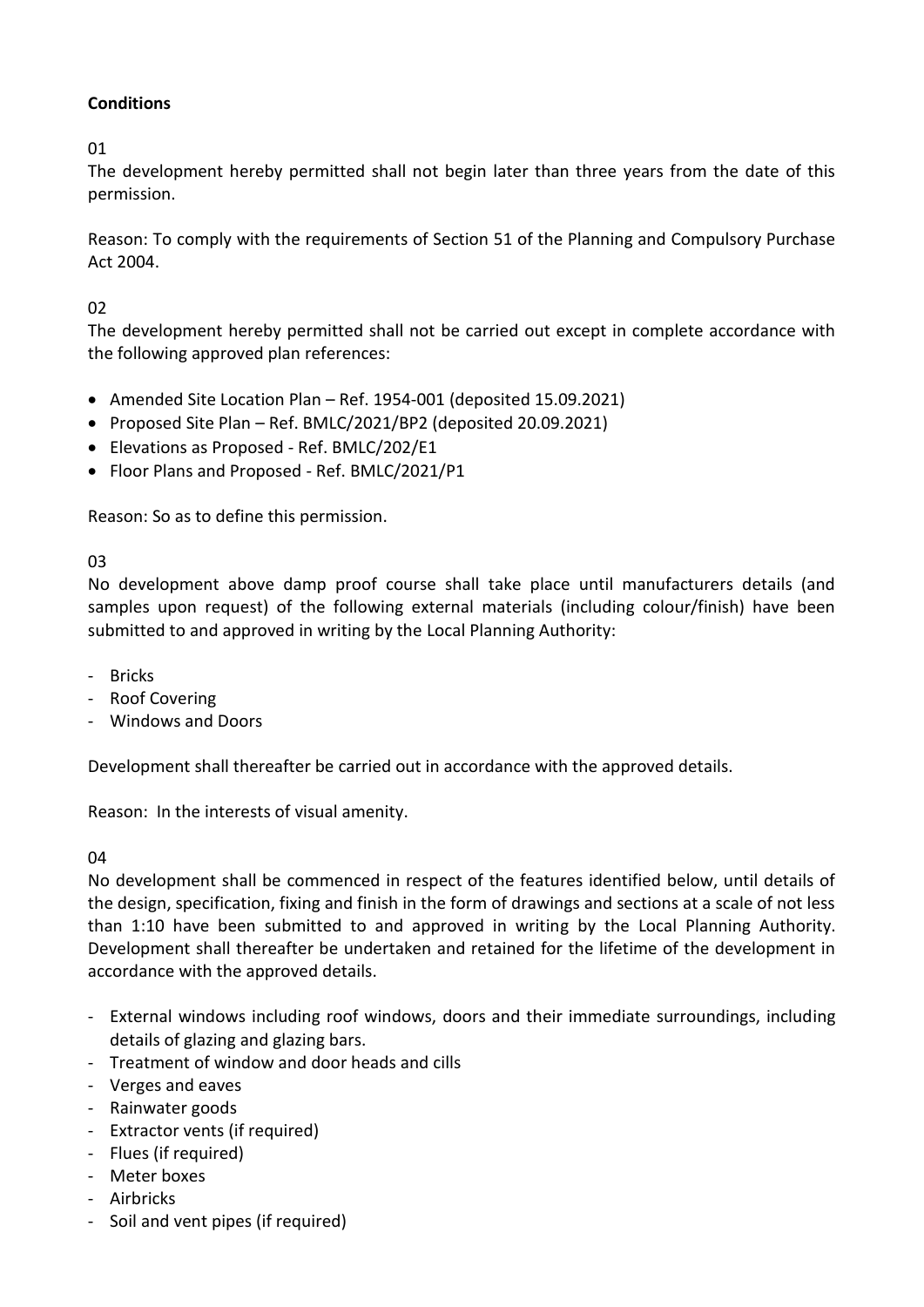Reason: In order to preserve or enhance the character and appearance of the conservation area.

05

Trickle vents shall not be inserted into the windows/doors hereby permitted.

Reason: To ensure the development preserves the character and appearance of the Conservation Area.

# 06

Prior to first occupation/use of the development hereby approved full details of both hard and soft landscape works shall be submitted to and approved in writing by the Local Planning Authority and these works shall be carried out as approved. These details shall include:

- full details of every tree, shrub, hedge to be planted (including its proposed location, species, size and approximate date of planting) and details of tree planting pits including associated irrigation measures, tree staking and guards, and structural cells. The scheme shall be designed so as to enhance the nature conservation value of the site, including the use of locally native plant species;
- existing trees and hedgerows, which are to be retained pending approval of a detailed scheme, together with measures for protection during construction;
- car parking layouts and materials;
- other vehicle and pedestrian access and circulation areas;
- hard surfacing materials.

Reason: In the interests of visual amenity and biodiversity.

# 07

The approved landscaping scheme shall be carried out within 6 months of the first occupation of any building or completion of the development, whichever is soonest, unless otherwise agreed in writing with the Local Planning Authority. If within a period of 7 years from the date of planting any tree, shrub, hedgerow or replacement is removed, uprooted, destroyed or dies then another of the same species and size of the original shall be planted at the same place.

Reason: To ensure the work is carried out within a reasonable period and thereafter properly maintained, in the interests of visual amenity and biodiversity.

# 08

No works or development shall take place until an arboricultural method statement and scheme for protection of the retained trees/hedgerows has been agreed in writing with the Local Planning Authority. This scheme shall include:

- a. A plan showing details and positions of the ground protection areas.
- b. Details and position of protection barriers.
- c. Details and position of underground service/drainage runs/soakaways and working methods employed should these runs be within the designated root protection area of any retained tree/hedgerow on or adjacent to the application site.
- d. Details of any special engineering required to accommodate the protection of retained trees/hedgerows (e.g. in connection with foundations, bridging, water features, hard surfacing).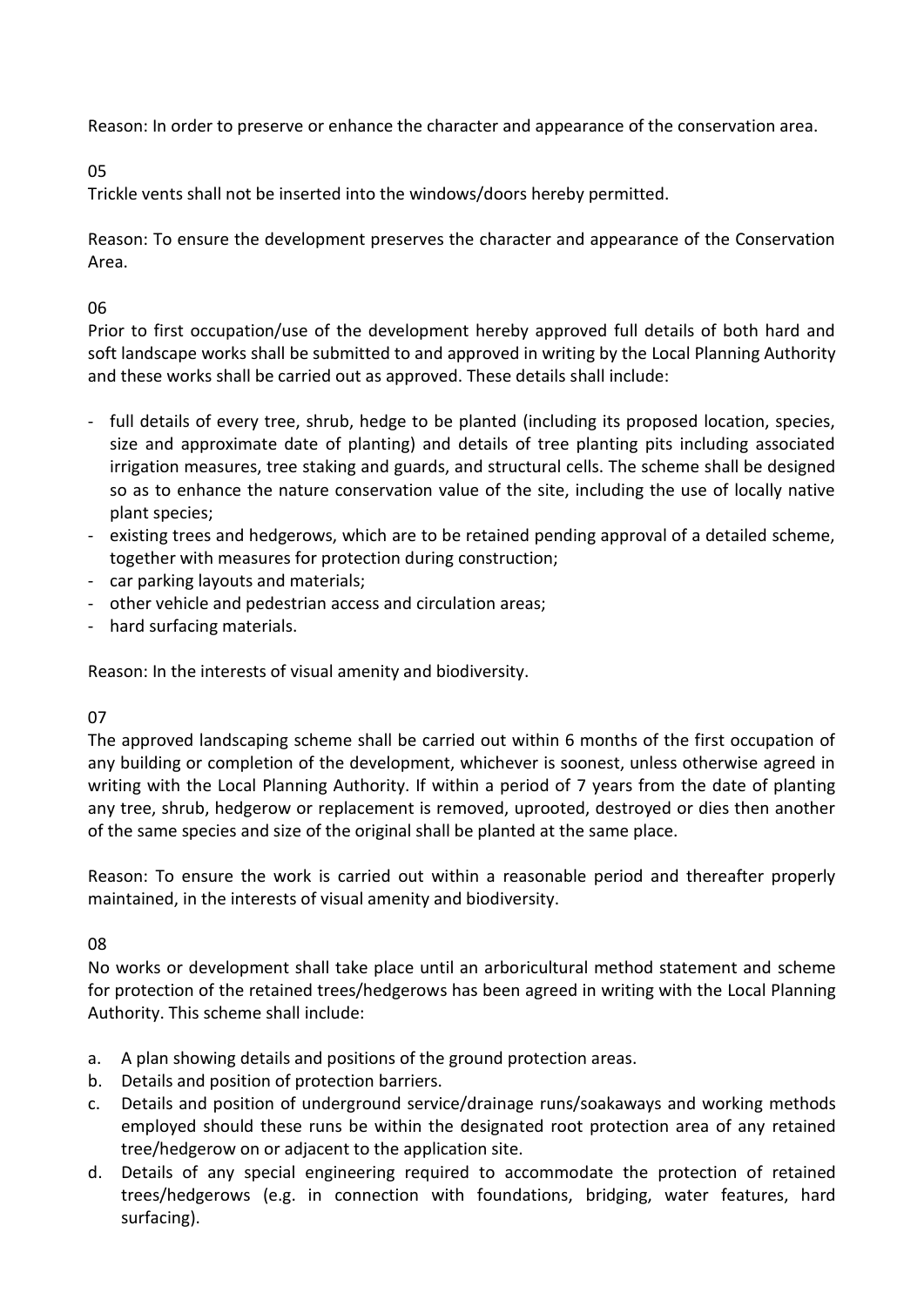- e. Details of construction and working methods to be employed for the installation of drives and paths within the root protection areas of any retained tree/hedgerow on or adjacent to the application site.
- f. Details of working methods to be employed with the demolition of buildings, structures and surfacing within or adjacent to the root protection areas of any retained tree/hedgerow on or adiacent to the application site.
- g. Details of any scaffolding erection and associated ground protection within the root protection areas
- h. Details of timing for the various phases of works or development in the context of the tree/hedgerow protection measures.

All works/development shall be carried out in full accordance with the approved arboricultural method statement and tree/hedgerow protection scheme during construction.

Reason: To ensure that existing trees and hedges to be retained are protected, in the interests of visual amenity and nature conservation.

09

# Prohibited activities

The following activities must not be carried out under any circumstances.

- a. No fires to be lit on site within 10 metres of the nearest point of the canopy of any retained tree/hedgerow on or adjacent to the proposal site.
- b. No equipment, signage, fencing etc shall be attached to or be supported by any retained tree on or adjacent to the application site,
- c. No temporary access within designated root protection areas without the prior written approval of the District Planning Authority.
- d. No mixing of cement, dispensing of fuels or chemicals within 10 metres of any retained tree/hedgerow on or adjacent to the application site.
- e. No soak- aways to be routed within the root protection areas of any retained tree/hedgerow on or adjacent to the application site.
- f. No stripping of top soils, excavations or changing of levels to occur within the root protection areas of any retained tree/hedgerow on or adjacent to the application site.
- g. No topsoil, building materials or other to be stored within the root protection areas of any retained tree/hedgerow on or adjacent to the application site.

Reason: To ensure that existing trees and hedges to be retained are protected, in the interests of visual amenity and nature conservation.

10

No development shall be commenced until details of the means of foul drainage and surface water disposal have been submitted to and approved in writing by the Local Planning Authority. The development shall be carried out thereafter in accordance with the approved details.

Reason: To ensure the provision of satisfactory means of foul sewage/surface water disposal.

11

No part of the development hereby permitted shall be brought into use until the access to the site has been completed and surfaced in a bound material with the highway boundary clearly demarcated in accordance with approved plan reference 'Proposed Site Plan' BMLC/2021/BP2 (deposited 20.09.2021).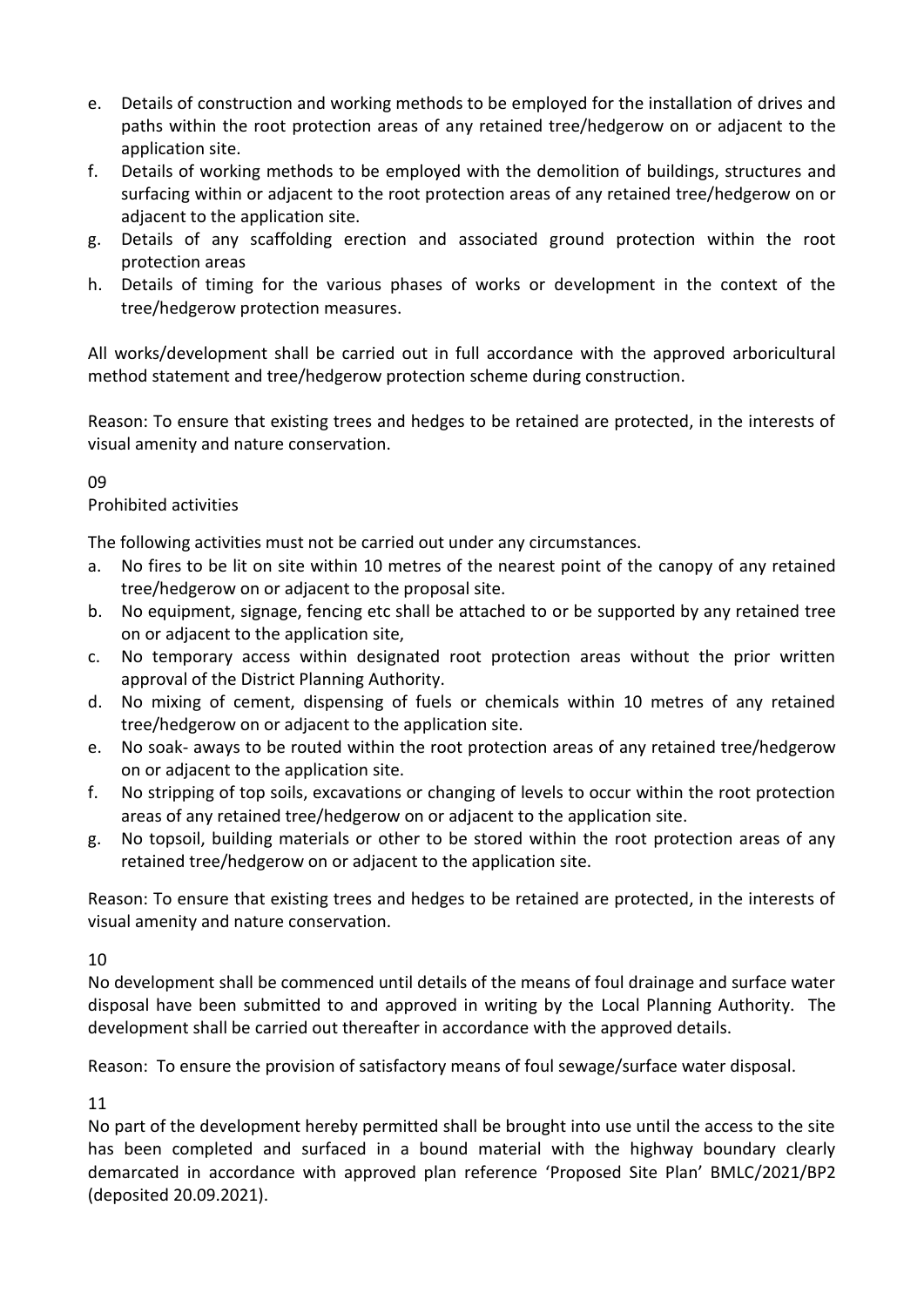Reason: To reduce the possibility of deleterious material being deposited on the public highway (loose stones etc.) and in the interest of highway safety.

# 12

No part of the development hereby permitted shall be brought into use until the parking and turning areas are provided in accordance with the approved plan reference 'Proposed Site Plan' BMLC/2021/BP2 (deposited 20.09.2021). The parking and turning areas shall not be used for any purpose other than parking/turning/loading and unloading of vehicles.

Reason: To ensure that adequate off-street parking provision is made to reduce the possibility of the proposed development leading to on-street parking problems in the area and enable vehicles to enter and leave the site in a forward direction, all in the interests of Highway safety.

# 13

Notwithstanding the provisions of the Town and Country Planning (General Permitted Development) (England) Order 2015 (and any order revoking, re-enacting or modifying that Order), other than development expressly authorised by this permission, there shall be no development under Schedule 2, Part 1 of the Order in respect of:

Class AA: Enlargement of a dwellinghouse by construction of additional storeys.

Class A: The enlargement, improvement or other alteration of a dwellinghouse.

Class B: The enlargement of a dwellinghouse consisting of an addition or alteration to its roof.

Class C: Any other alteration to the roof of a dwellinghouse.

Class D: The erection or construction of a porch outside any external door of a dwellinghouse.

Class E: Buildings etc incidental to the enjoyment of a dwellinghouse.

Unless consent has firstly be granted in the form of a separate planning permission.

Reason: To ensure that the local planning authority retains control over the specified classes of development normally permitted under the Town and Country Planning (General Permitted Development) (England) Order 2015 or any amending legislation) in order to safeguard the amenity of neighbours and future occupiers.

# **Notes to Applicant**

01

The applicant is advised that all planning permissions granted on or after the 1st December 2011 may be subject to the Community Infrastructure Levy (CIL). Full details of CIL are available on the Council's website at www.newark-sherwooddc.gov.uk

The proposed development has been assessed and it is the Council's view that CIL IS PAYABLE on the development hereby approved as is detailed below. Full details about the CIL Charge including, amount and process for payment will be set out in the Regulation 65 Liability Notice which will be sent to you as soon as possible after this decision notice has been issued. If the development hereby approved is for a self-build dwelling, residential extension or residential annex you may be able to apply for relief from CIL. Further details about CIL are available on the Council's website: www.newark-sherwooddc.gov.uk/cil/ or from the Planning Portal: [www.planningportal.gov.uk/planning/applications/howtoapply/whattosubmit/cil](http://www.planningportal.gov.uk/planning/applications/howtoapply/whattosubmit/cil)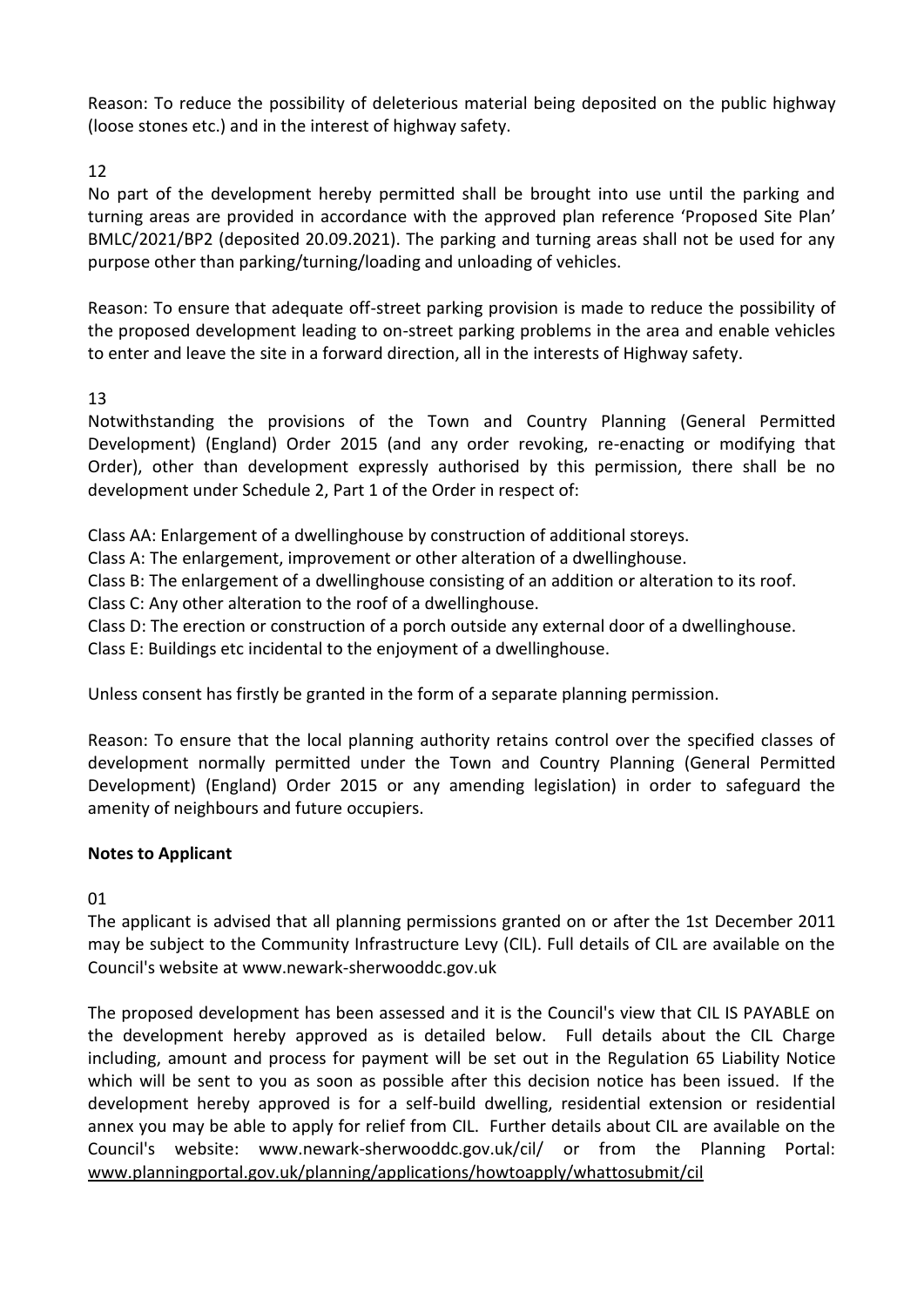# 02

This application has been the subject of discussions during the application process to ensure that the proposal is acceptable. The District Planning Authority has accordingly worked positively and pro-actively, seeking solutions to problems arising in coming to its decision. This is fully in accord Town and Country Planning (Development Management Procedure) (England) Order 2015 (as amended).

# 03

Note from the EA:

Government guidance contained within the national Planning Practice Guidance (Water supply, wastewater and water quality – considerations for planning applications, paragraph 020) sets out a hierarchy of drainage options that must be considered and discounted in the following order:

- 1. Connection to the public sewer
- 2. Package sewage treatment plant (adopted in due course by the sewerage company or owned and operated under a new appointment or variation)
- 3. Septic Tank

Foul drainage should be connected to the main sewer. Where this is not possible, under the Environmental Permitting Regulations 2010 any discharge of sewage or trade effluent made to either surface water or groundwater will need to be registered as an exempt discharge activity or hold a permit issued by the Environment Agency, addition to planning permission. This applies to any discharge to inland freshwaters, coastal waters or relevant territorial waters.

Please note that the granting of planning permission does not guarantee the granting of an Environmental Permit. Upon receipt of a correctly filled in application form we will carry out an assessment. It can take up to 4 months before we are in a position to decide whether to grant a permit or not. Domestic effluent discharged from a treatment plant/septic tank at 2 cubic metres or less to ground or 5 cubic metres or less to surface water in any 24 hour period must comply with General Binding Rules provided that no public foul sewer is available to serve the development and that the site is not within an inner Groundwater Source Protection Zone.

A soakaway used to serve a non-mains drainage system must be sited no less than 10 metres from the nearest watercourse, not less than 10 metres from any other foul soakaway and not less than 50 metres from the nearest potable water supply.

Where the proposed development involves the connection of foul drainage to an existing nonmains drainage system, the applicant should ensure that it is in a good state of repair, regularly de-sludged and of sufficient capacity to deal with any potential increase in flow and loading which may occur as a result of the development.

Where the existing non-mains drainage system is covered by a permit to discharge then an application to vary the permit will need to be made to reflect the increase in volume being discharged. It can take up to 13 weeks before we decide whether to vary a permit.

Further advice is available at: https://www.gov.uk/permits-you-need-for-septic-tanks and <https://www.gov.uk/guidance/general-binding-rules-small-sewage-discharge-to-the-ground>